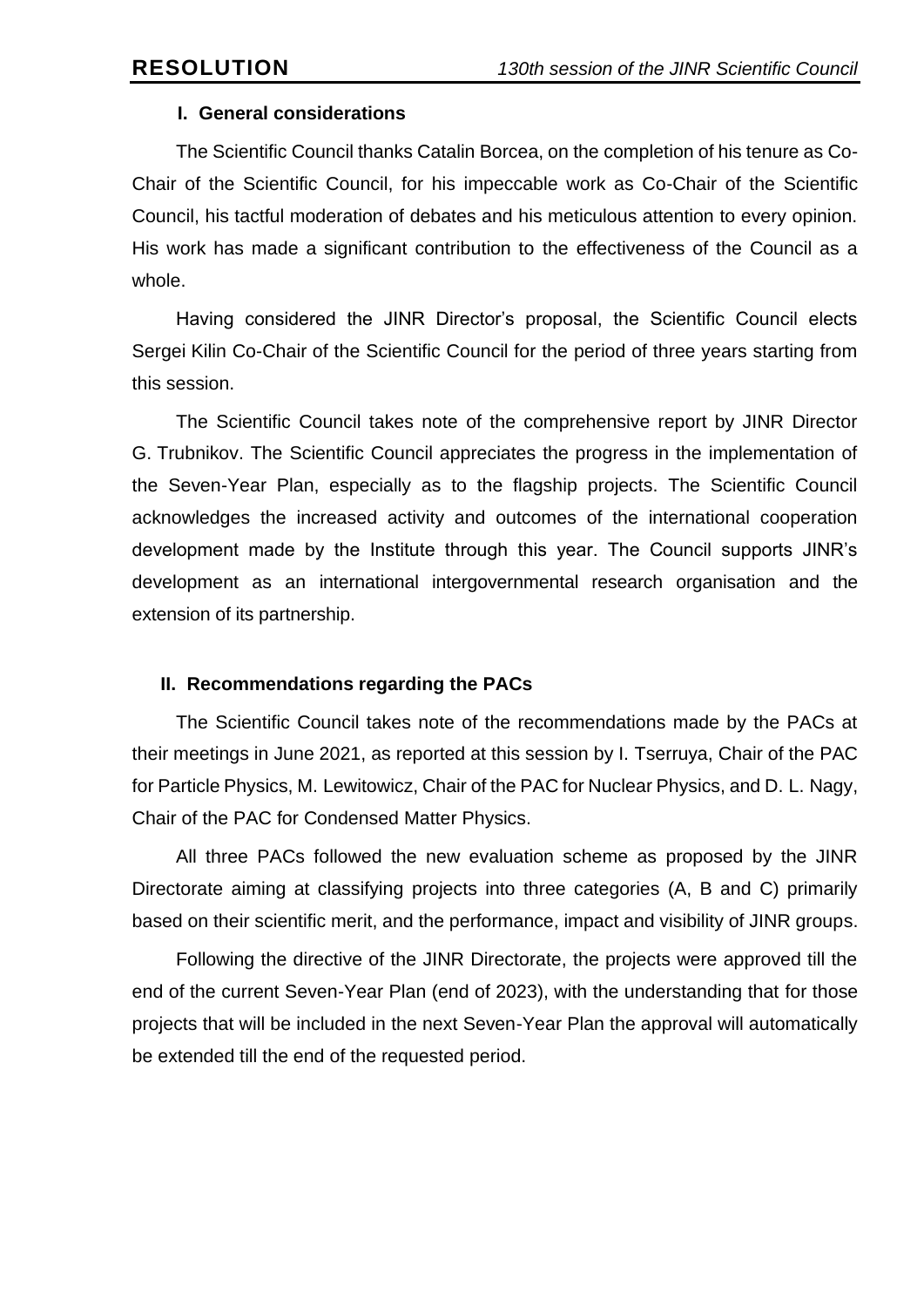# Particle physics

The Scientific Council acknowledges the progress in realization of the NICA project, in particular, in commissioning of power substations, preparations of the central cryogenic plant, installation of equipment in the new compressor building, and commissioning of the main new buildings. The Scientific Council welcomes the completion of the installation of the beam transport channel from the Booster to the Nuclotron and the plans for the second Booster run in 2021. The Scientific Council congratulates the accelerator team on the commissioning the Booster–Nuclotron channel and on the successful transfer of the beam of iron ions from the Booster to the Nuclotron through this channel. The growth of the MPD collaboration and the preparation of the MPD detector for the first physics measurements at the start of NICA operations are also appreciated.

The Scientific Council seconds the PAC's recommendation to approve JINR's participation in the T2K-II phase II experiment till the end of 2023 with ranking B and with a progress report in one year. The Scientific Council concurs that a possible JINR's participation in the future large-scale Hyper-Kamiokande experiment should be decoupled from the one in T2K-II, which should be taken into account by the JINR management when defining the next JINR Seven-Year Plan.

The Scientific Council recognizes the importance of JINR's obligations in the upgrade of the CMS detector and endorses the PAC's recommendation to approve the JINR's participation in the second phase of the CMS detector upgrade till the end of 2023 with ranking A.

The Scientific Council shares the PAC's concern about the lack of sufficient manpower for the data analysis and simulations in the BM@N experiment. The Council acknowledges the high importance of the BM@N detector successful operation in the first run of the accelerator complex including the Booster. The Council supports the PAC's recommendation for continuation of the BM@N project till the end of 2023 with ranking A.

The Scientific Council recognizes the important role of the JINR group in the development and construction of the main subdetector systems of the COMET set-up, together with JINR's visible participation in the research coordination and management of the international collaboration. The Council endorses the PAC's recommendation for continuation of the project until the end of 2023 with ranking A and with a progress report in one year.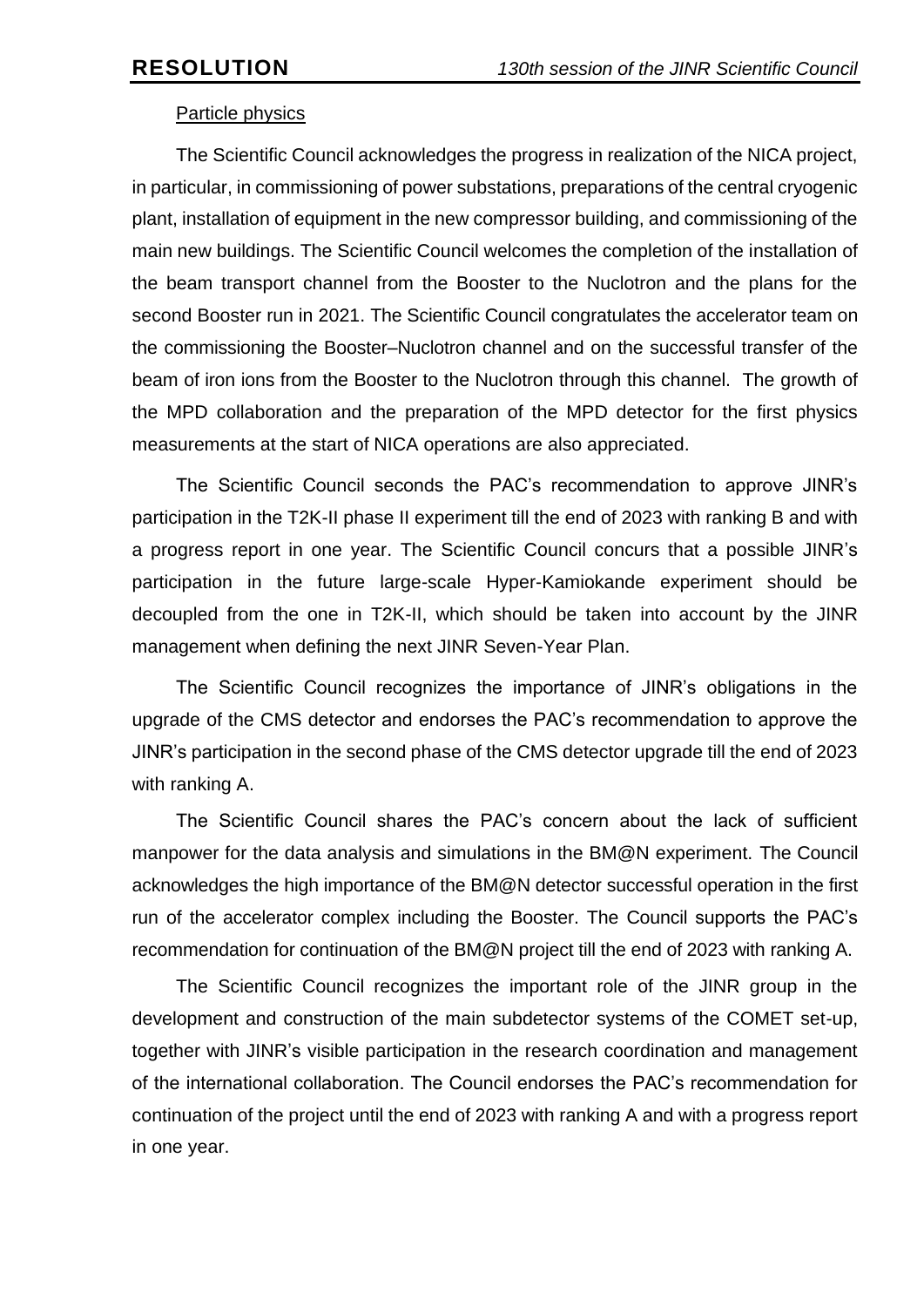The Scientific Council appreciates the significant contribution of the JINR team to the design, construction, operation and maintenance of the NA62 spectrometer, as well as the results of the 2016–2018 datasets analysis that led to the observation of twenty candidate events of the rare kaon decay  $K^+\rightarrow \pi^+ \nu\nu$ . The Council supports the PAC's recommendation to approve JINR's participation in the NA62 experiment till the end of 2023 with ranking B.

The Scientific Council congratulates the ALPOM-2 team for having successfully finalized the data analysis and for publishing the results of the analysing power measurements which are of particular relevance to the JLab experiments. The group's plan to pursue this experiment will secure JINR's leadership in polarimetry equipment and study, though allocation of the requested polarized beam time in 2022-2023 might be difficult. The Council supports the PAC's recommendation for continuation of the ALPOM-2 experiment till the end of 2023 with ranking A.

The Scientific Council notes that JINR has been participating in the STAR experiment since its inception and has contributed to the construction and maintenance of the detector, to the software development and data analysis. The Scientific Council notes that the limited impact and visibility of the JINR team over the past three years is disproportionate with the group of thirty-three members (FTE 21). Noting also that the experience gained by the team is relevant to the NICA project and that the STAR experiment is expected to complete its data -taking phase within several years, the Scientific Council concurs with the PAC that the team should gradually shift its focus to the NICA experiment. The Council endorses the PAC's recommendation for continuation of JINR's participation in the STAR experiment till the end of 2023 with ranking B.

The Scientific Council supports the JINR team's plan to upgrade the proton polarimeter of the DSS experiment for measurements with polarized deuterons and protons at the Nuclotron and endorses the PAC's recommendation for continuation of the DSS experiment till the end of 2023 with ranking B.

The Scientific Council supports the JINR group's plans to participate in the HADES upgrade programme and in the physics analysis of p+p data. The Council notes the relatively small size of the JINR team, the relevance of HADES and CBM to the MPD and BM@N physics programme and a possible synergy between these experiments. The Scientific Council seconds the PAC's support for the plans of merging the JINR groups participating in HADES and CBM into one focusing on the research programme of the CBM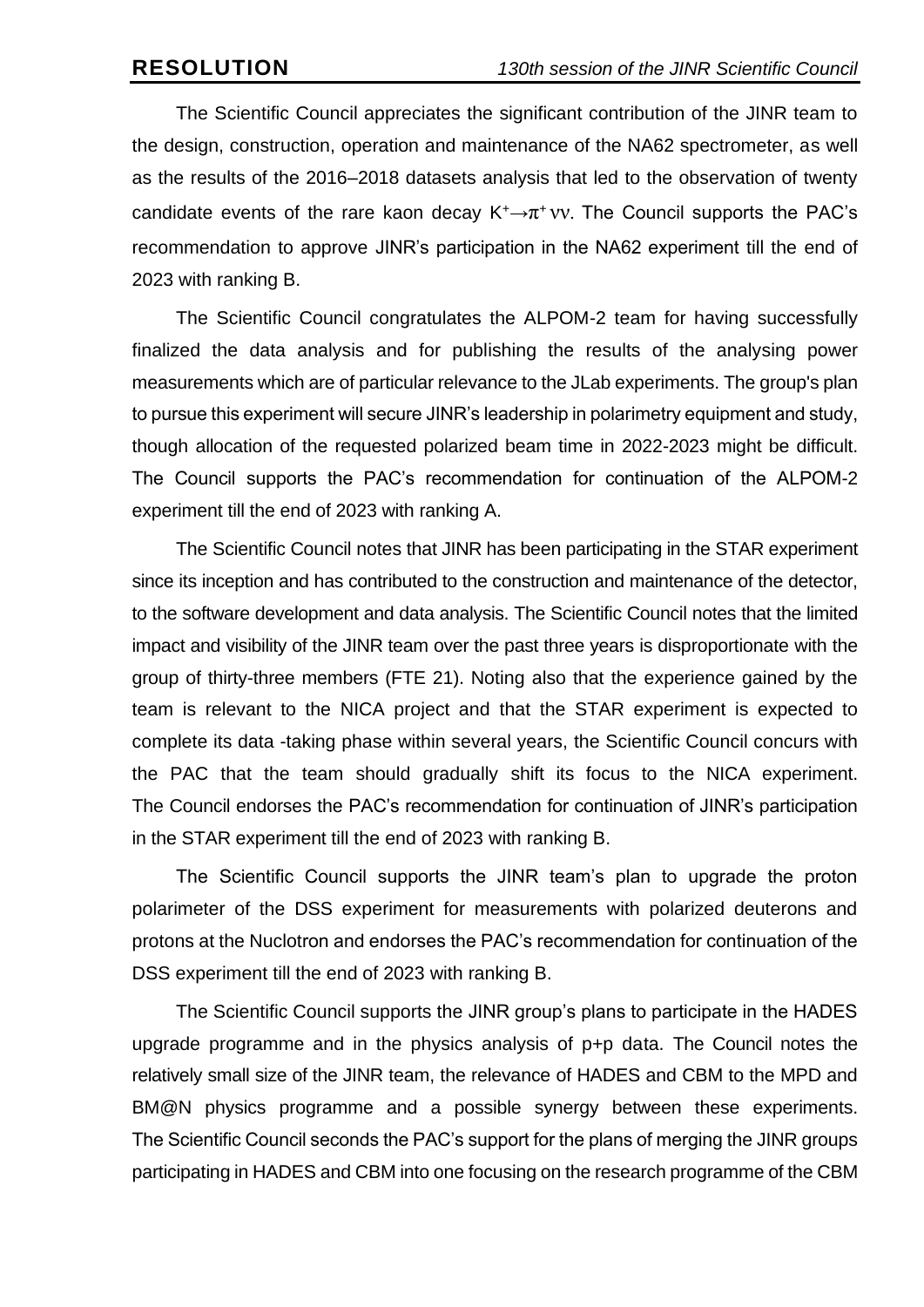experiment as well as the recommendation for continuation of JINR's participation in the HADES experiment till the end of 2023 with ranking B.

The Scientific Council notes the new results obtained from the energy scan programme of the NA61 experiment and the involvement of the JINR group in the upgrade of the NA61 set up. The Council recognizes the relevance of NA61 to the NICA project and a possible benefit of having young researchers trained in the framework of the NA61 experiment for the NICA project, so the Council supports the PAC's recommendation for continuation of JINR's participation in the NA61 experiment till the end of 2023 with ranking B.

The Scientific Council appreciates the progress in the realization of the project "Precision laser metrology for accelerators and detector complexes". The use of Precision Laser Inclinometer (PLI) is growing: four PLIs have been installed in the LHC tunnel and two more PLIs are already used for the VIRGO detector. The Scientific Council supports the group involvement in the registration of the angular microseismic tilts of the earth's surface for the NICA, LHC and FCC colliders, as well as the use of compact PLIs for the "Einstein Telescope" project. The Council endorses the PAC's recommendation for continuation of the project till the end of 2023 with ranking A.

The Scientific Council notes with satisfaction the important scientific results obtained by the JINR teams participating in the ALICE, ATLAS and CMS experiments at LHC.

#### Nuclear physics

The Scientific Council notes that the start of experiments at the Super Heavy Element (SHE) Factory at FLNR, the key element of which is the DC-280 cyclotron, was an important event for JINR. The Scientific Council also notes that the commissioning of the SHE Factory, the upgrade of the U-400M cyclotron, as well as the creation of newgeneration experimental setups for operation at the FLNR accelerators scale up JINR's capacities for carrying out fundamental nuclear physics and applied research to the highest level in wide collaboration with scientific centres of the JINR Member States and other countries interested in conducting research in Dubna.

The Scientific Council particularly highlights the results of the first experiments at the SHE Factory in production of Fl (flerovium) and Mc (moscovium) isotopes in fusion reactions  $48$ Ca +  $242$ Pu and  $48$ Ca +  $243$ Am, respectively, and supports the programme for a detailed study of radioactive properties of isotopes from Lr to Mc in 2022–2023. The Scientific Council also supports the continuation of the experiments with *α-*, *β-* and *γ-*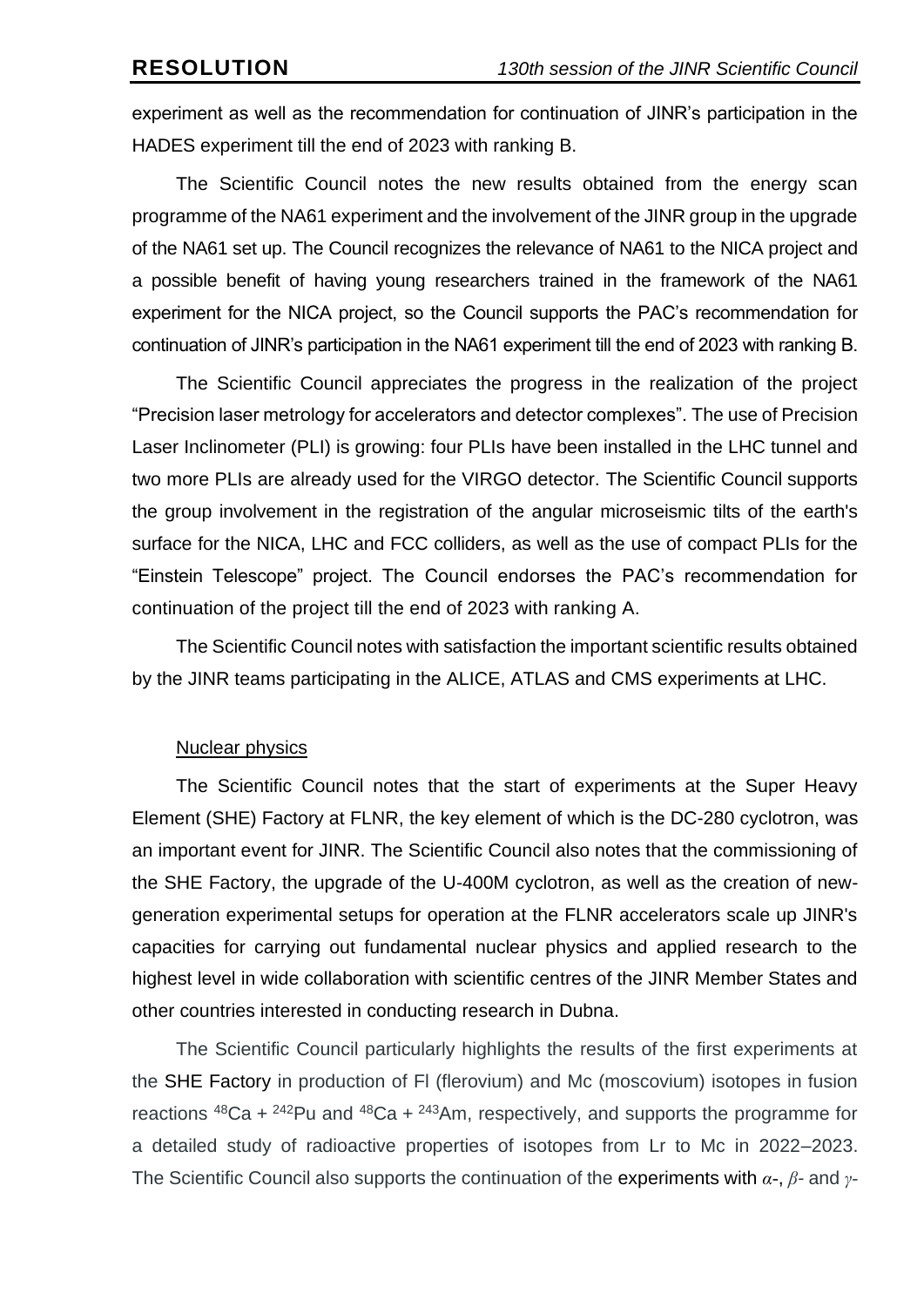spectroscopy of isotopes of transfermium elements using the SHELS and DGFRS-II separators, which are to obtain data about their nuclear levels. The study of chemical properties of the new elements and relativistic effects associated with them is another purpose of the experiments carried out at FLNR, for which a new gas-filled separator DGFRS-III has already been installed in the experiment hall of DC-280.

The experiments studying mass-energy distribution of composite systems with Z from 114 to 120 formed in reactions with <sup>52, 54</sup>Cr, <sup>48</sup>Ti, <sup>86</sup>Kr, and <sup>68</sup>Zn beams make it possible to assess the contribution of quasi-fission to the capture cross sections. Carrying out such experiments is extremely important for the synthesis of new superheavy elements with Z=119 and Z=120.

The further development of the FLNR accelerator complex and research setups includes modernizing and developing the FLNR cyclotron complex and creating new physics facilities. The main stages of the theme are aimed at increasing the stability of accelerators, increasing the intensity and improving the quality of the ion beams of both stable and radioactive nuclides in the energy range from 5 to 60 MeV/nucleon, while reducing their energy consumption. The main purpose of the work within the theme is to significantly increase the efficiency of experiments for synthesizing superheavy elements and studying their properties, as well as for producing light nuclei at the drip lines.

The Scientific Council endorses the PAC's recommendations for extending the themes "Synthesis and properties of superheavy elements, the structure of nuclei at the limits of nucleon stability" and "Development of the FLNR accelerator complex and experimental setups (DRIBs-III)" for 2022–2023 with first priority.

The Scientific Council endorses the PAC's recommendation for launching "Investigation of prompt fission neutron emission in fission" (ENGRIN) in 2022 as B-ranked project for one-year period and considering its possible further extension.

The Scientific Council endorses the PAC's recommendation for extending the B-ranked project "Study of deep subcritical electronuclear systems and possibilities of their application for energy production, transmutation of radioactive waste and research in the field of radiation material science (E&T&RM)" through the end of 2023.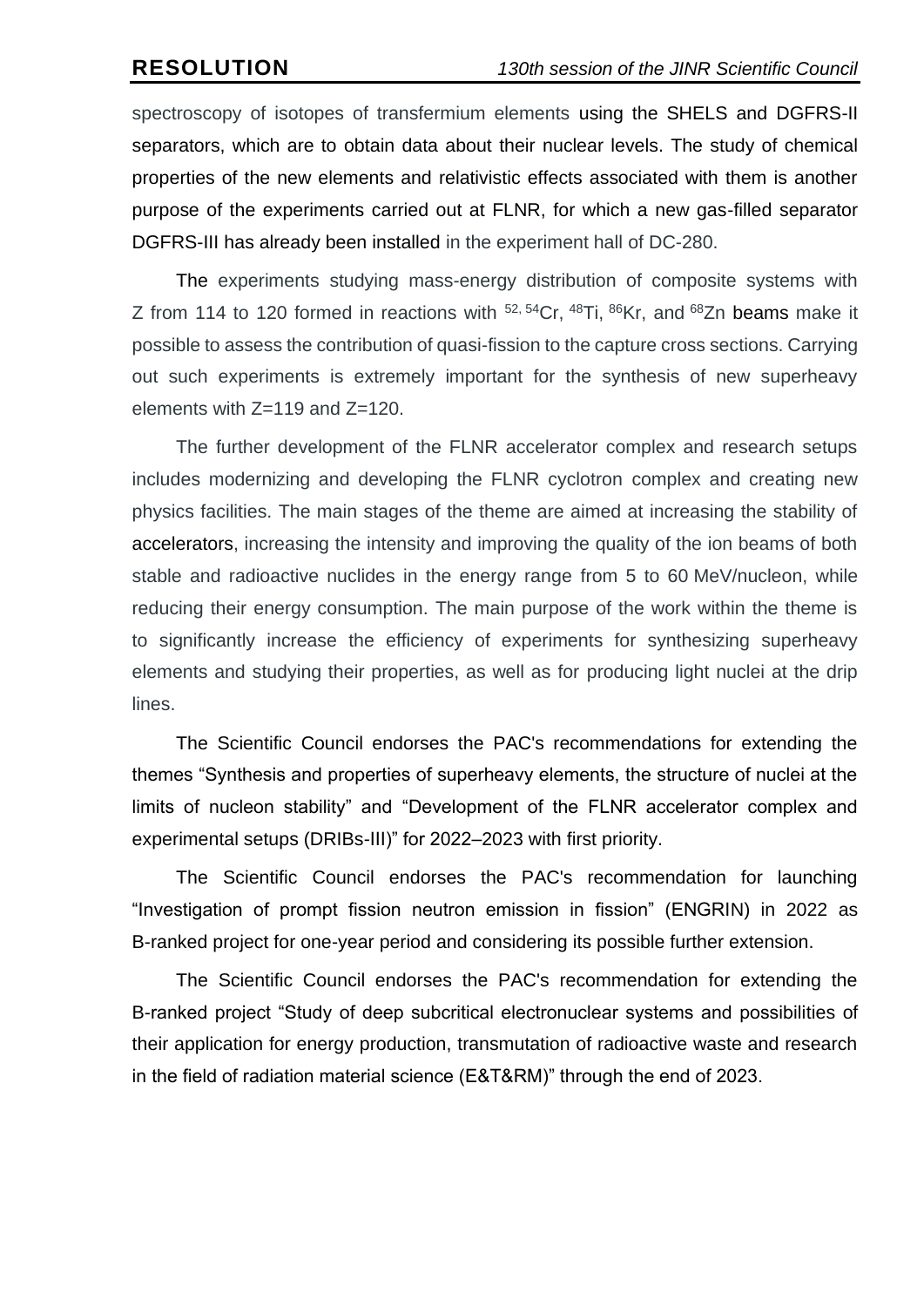## Condensed matter physics

The Scientific Council notes with satisfaction the extraordinary meeting of the PAC for Condensed Matter Physics held on 29 April 2021 and aimed at prioritization of JINR projects into three categories using the scheme based primarily on the scientific merit of the project, project performance, as well as impact and visibility of the JINR group.

The Scientific Council thanks the PAC for continuing this activity at its regular 54th meeting held on 28 June 2021 and for completing the priority list of the JINR projects in Condensed Matter Physics following their detailed reviewing. The Scientific Council supports the ranking of the considered projects assigned in the PAC recommendations of 29 April and 28 June 2021.

The Scientific Council welcomes the on-going progress of the new neutron source of JINR – Neptune. In particular, the Scientific Council notes that, following the previous PAC recommendations, FLNP has updated the roadmap for the development of the new neutron source for approval of the JINR management and Rosatom State Atomiс Energy Corporation. The approval of the roadmap will enable R&D activities of developing fuel elements with neptunium-nitride-based fuel and of preparing technical specifications for a conceptual design of the Neptune reactor. The Scientific Council agrees with the PAC that a detailed report on the R&D activities of developing fuel elements and preparing a conceptual design of the Neptune reactor should be presented at the next PAC meeting. The Scientific Council also shares the expectation of the PAC to hear a report on principal points of the design of cold moderators, primary neutron optics and shielding as an integral part of the neutron source.

Together with the PAC, the Scientific Council supports further development of the small-angle neutron scattering method at the pulsed neutron source of JINR. In particular, the Scientific Council recommends continuing the upgrade of the YuMO diffractometer and welcomes the PAC's intention to consider its detailed upgrade programme at the next meeting.

The Scientific Council agrees with the PAC's recommendations for extending the theme "Radiation Physics, Radiochemistry, and Nanotechnology Investigations Using Beams of Accelerated Heavy Ions" for 2022–2023.

The Scientific Council welcomes the PAC's suggestion to additionally discuss the approach for assigning reviewers to projects at the next meeting of the PAC.

The Scientific Council thanks the PAC for holding the young scientists' poster session in videoconference format and suggests that the other PACs should have this practice.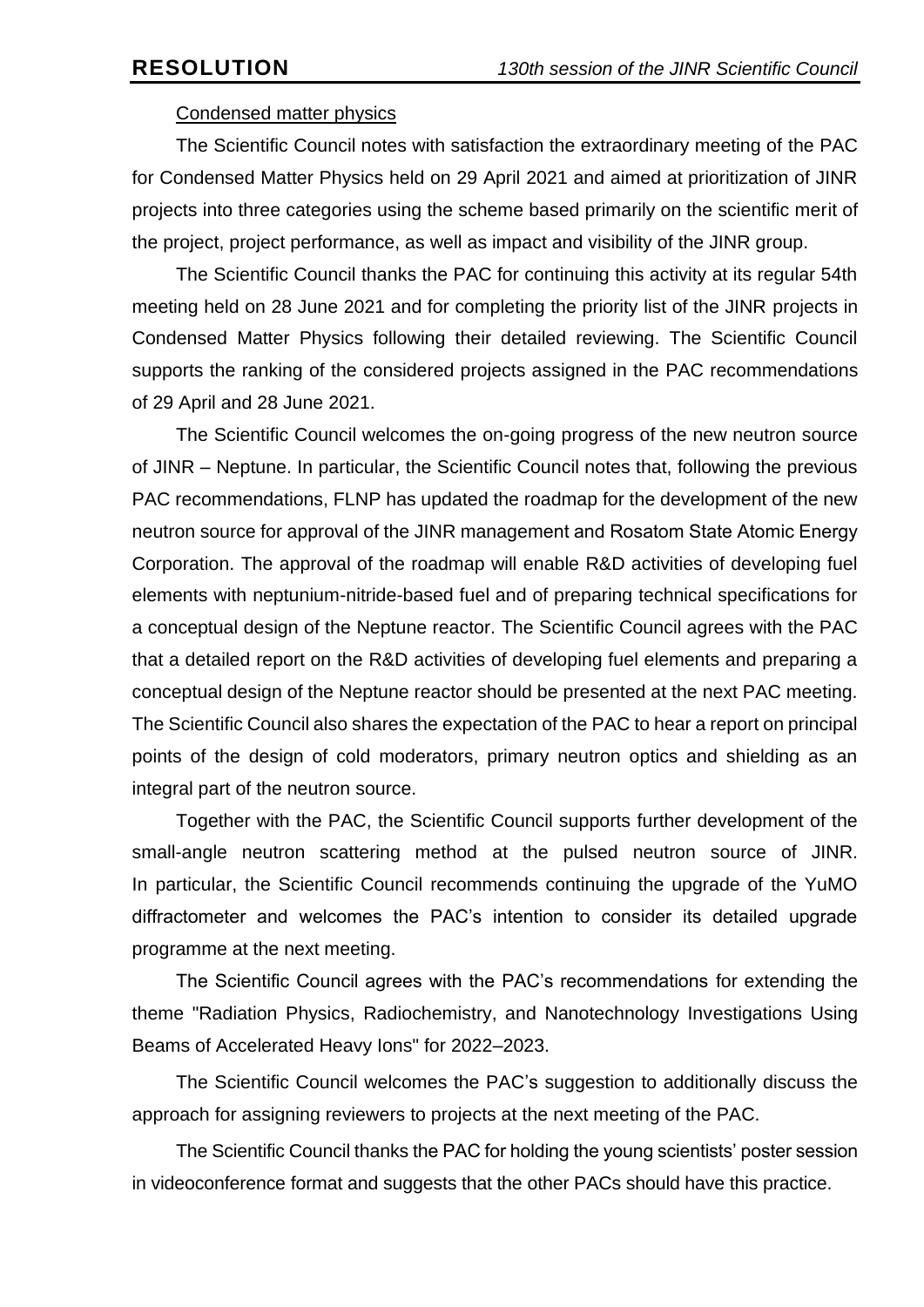#### **III. Four pillars of BLTP**

The Scientific Council thanks BLTP Director D. Kazakov for the report on the work of the Bogoliubov Laboratory of Theoretical Physics. The report details the success in all the main areas of research carried out at BLTP: high-energy physics, nuclear physics, theory of condensed matter, mathematical physics, as well as in scientific-organizational and scientific-educational work.

The Scientific Council recognizes the high level of the achieved scientific results most of which are world-leading. The Council recognizes that BLTP is on the top of the world scientific agenda in many areas. The cooperation of BLTP with other JINR research laboratories remains extremely important, within the flagship projects in particular.

The Scientific Council supports BLTP's activity in organizing scientific conferences and schools for young scientists, maintaining BLTP's status as one of the world's leading centres of theoretical physics. The personnel capacity of BLTP keeps growing as BLTP attracts not only the young, but also a number of outstanding scientists who make a strong addition to the scientific team of the laboratory.

## **IV. Progress of implementation of the NICA project**

The Scientific Council takes note of the progress report on the NICA project presented by VBLHEP Director R. Lednický and of the achievements in implementation of the project, despite the problems caused by the pandemic. In particular, the Scientific Council acknowledges the progress in creating the beam extraction and transport channel for heavy ions accelerated in the superconducting booster synchrotron to the Nuclotron. The Scientific Council congratulates the staff of the VBLHEP Accelerator Department on the successful results of the channel test proving the high quality of the preparatory work. The Scientific Council appreciates the success in the infrastructure development and a good pace in the production of collider elements. The cooperation on the two main experimental facilities (MPD and BM@N) is being strengthened. There have been formed a collaboration and corresponding Detector Advisory Committee to prepare the third big facility (SPD). A significant progress has been reached in creating the MPD set-up: the superconducting solenoid magnet has been integrated with its yoke. The preparing activities for the autumn run of the BM@N experiment within the physical programme for short-range correlations and for the spring run with heavy ion beams scheduled for 2022 do continue. The Scientific Council leaves open the possibility of shifts in the NICA project implementation schedule forced by the longsome pandemic.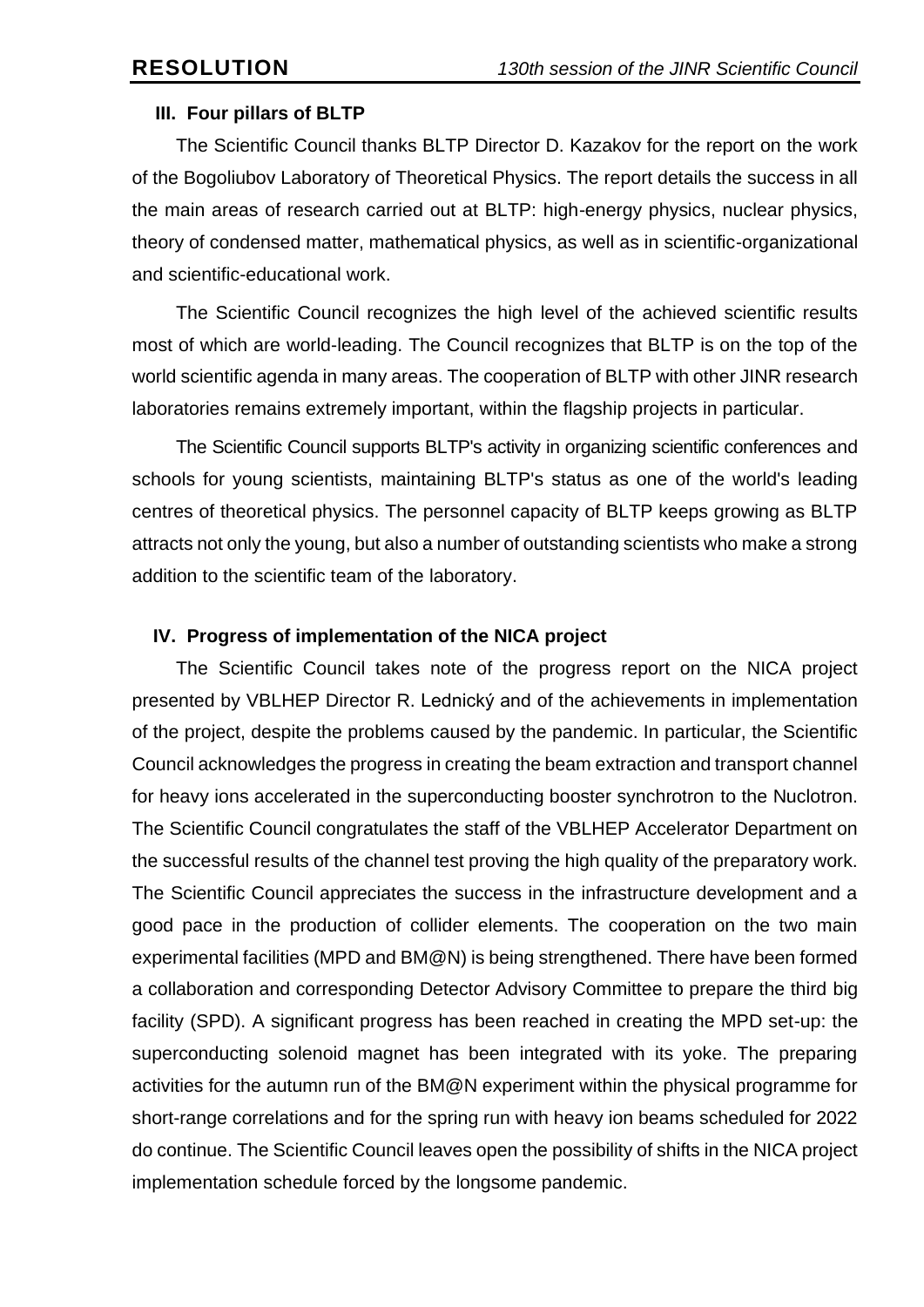# **V. First steps in implementation of the JINR Long-Term Development Strategic Plan**

The Scientific Council followed with interest the report of JINR Director G. Trubnikov presented by S. Nedelko on the implementation of the JINR long-term strategy. The Council takes a positive note that, following the Long-Term Development Strategic Plan, JINR gets intensively acting for developing innovations: the Institute proceeded to create its own Innovation Centre and it got started NICA Applied Research and Innovation Committee, as well as the Working Group for Strategy Issues established by the decision of the Committee of Plenipotentiaries. There has also been launched a new web-resource for monitoring strategy implementation. The Directorate pays due attention to improving the performance of the Topical Plan realization and administrative management. The development of the new set-ups and modernisation of the existing set-ups are being well executed.

# **VI. Reports by young scientists recommended by the PACs**

The Scientific Council appreciates the report "Effect of charged lipids on β-amyloid peptide interactions with a phospholipid membrane" made by D. Badreeva and selected by the PAC for Condensed Matter Physics for presentation at this session. The Scientific Council emphasizes that young scientists' reports are most welcome.

## **VII. Awards and prizes**

The Scientific Council congratulates Professor Kimio Niwa (Nagoya University, Japan) on winning the B. Pontecorvo prize for 2020. The Council highly appreciates Professor Niwa's report prepared for this session and presented by A. Olshevsky.

The Scientific Council approves the proposal of JINR Director G. Trubnikov to award the title of Honorary Doctor of JINR to Professor M. Kovalchuk, President of the National Research Centre "Kurchatov Institute".

The Scientific Council congratulates the winners of the JINR annual prizes for the best papers in the fields of scientific research, methodology, research and technology, and applied research.